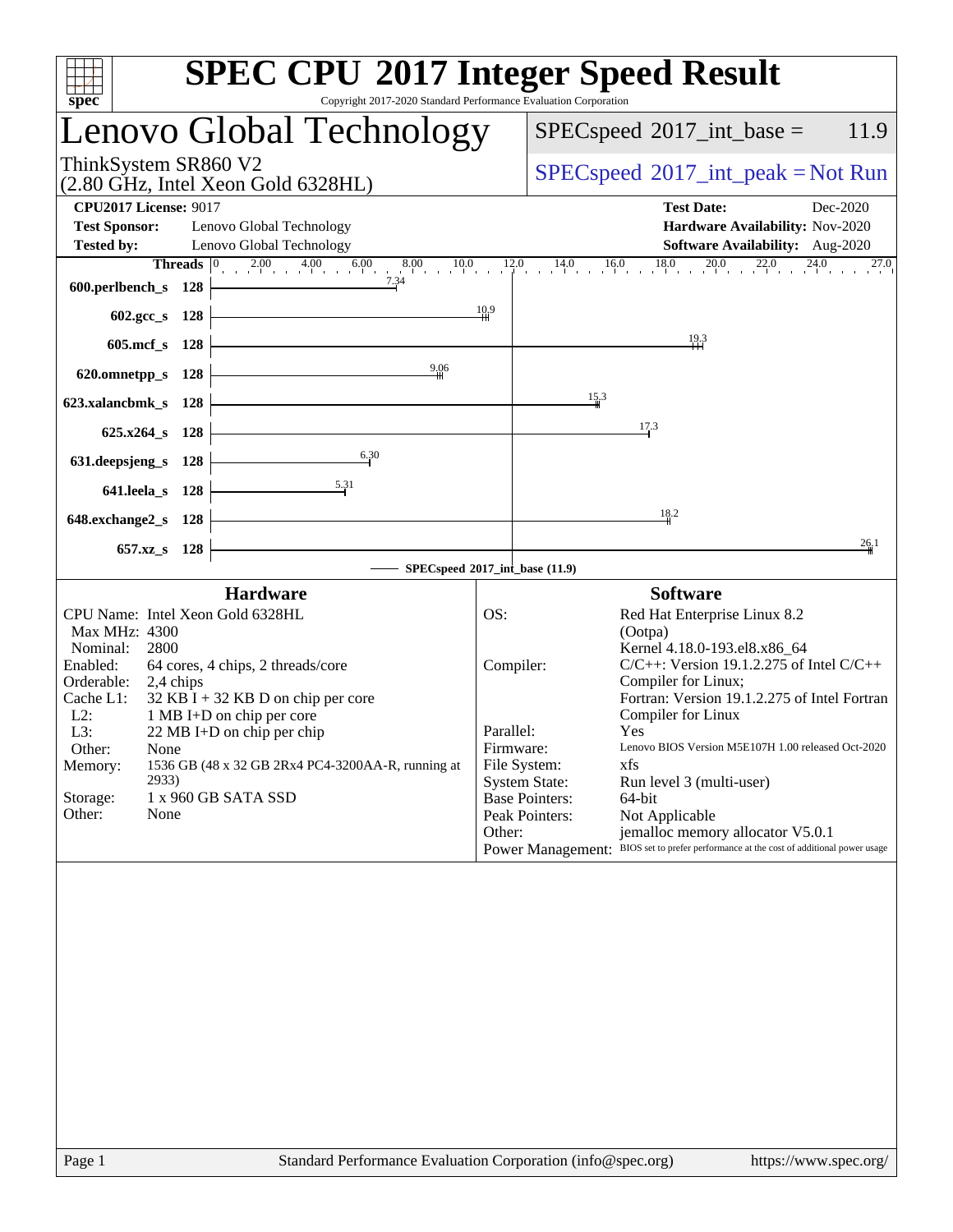

Copyright 2017-2020 Standard Performance Evaluation Corporation

# Lenovo Global Technology

(2.80 GHz, Intel Xeon Gold 6328HL)

 $SPEC speed^{\circ}2017\_int\_base = 11.9$ 

### ThinkSystem SR860 V2<br>  $\begin{array}{c}\n\text{SPEC speed} \text{°2017\_int\_peak} = \text{Not Run} \\
\text{SPEC speed} \text{°2017\_int\_peak} = \text{Not Run} \\
\end{array}$

**[CPU2017 License:](http://www.spec.org/auto/cpu2017/Docs/result-fields.html#CPU2017License)** 9017 **[Test Date:](http://www.spec.org/auto/cpu2017/Docs/result-fields.html#TestDate)** Dec-2020

**[Test Sponsor:](http://www.spec.org/auto/cpu2017/Docs/result-fields.html#TestSponsor)** Lenovo Global Technology **[Hardware Availability:](http://www.spec.org/auto/cpu2017/Docs/result-fields.html#HardwareAvailability)** Nov-2020

**[Tested by:](http://www.spec.org/auto/cpu2017/Docs/result-fields.html#Testedby)** Lenovo Global Technology **[Software Availability:](http://www.spec.org/auto/cpu2017/Docs/result-fields.html#SoftwareAvailability)** Aug-2020

### **[Results Table](http://www.spec.org/auto/cpu2017/Docs/result-fields.html#ResultsTable)**

|                                     | <b>Base</b>    |                |       |                | <b>Peak</b> |                |       |                |                |              |                |              |                |              |
|-------------------------------------|----------------|----------------|-------|----------------|-------------|----------------|-------|----------------|----------------|--------------|----------------|--------------|----------------|--------------|
| <b>Benchmark</b>                    | <b>Threads</b> | <b>Seconds</b> | Ratio | <b>Seconds</b> | Ratio       | <b>Seconds</b> | Ratio | <b>Threads</b> | <b>Seconds</b> | <b>Ratio</b> | <b>Seconds</b> | <b>Ratio</b> | <b>Seconds</b> | <b>Ratio</b> |
| $600.$ perlbench_s                  | 128            | 242            | 7.34  | 242            | 7.34        | 242            | 7.34  |                |                |              |                |              |                |              |
| $602.\text{gcc}\_\text{s}$          | 128            | 363            | 11.0  | 366            | 10.9        | 370            | 10.8  |                |                |              |                |              |                |              |
| $605$ .mcf s                        | 128            | 242            | 19.5  | 245            | 19.3        | 248            | 19.1  |                |                |              |                |              |                |              |
| 620.omnetpp_s                       | 128            | 180            | 9.06  | 182            | 8.97        | 178            | 9.16  |                |                |              |                |              |                |              |
| 623.xalancbmk s                     | 128            | 92.6           | 15.3  | 92.1           | 15.4        | 92.9           | 15.3  |                |                |              |                |              |                |              |
| $625.x264$ s                        | 128            | 102            | 17.4  | 102            | 17.3        | 102            | 17.3  |                |                |              |                |              |                |              |
| 631.deepsjeng_s                     | 128            | 228            | 6.29  | 227            | 6.30        | 227            | 6.31  |                |                |              |                |              |                |              |
| 641.leela s                         | 128            | 321            | 5.32  | 321            | 5.31        | 322            | 5.31  |                |                |              |                |              |                |              |
| 648.exchange2_s                     | 128            | 162            | 18.2  | 163            | 18.1        | 162            | 18.2  |                |                |              |                |              |                |              |
| $657.xz$ s                          | 128            | 237            | 26.1  | 236            | 26.2        | 237            | 26.0  |                |                |              |                |              |                |              |
| $SPECspeed*2017$ int base =<br>11.9 |                |                |       |                |             |                |       |                |                |              |                |              |                |              |

**[SPECspeed](http://www.spec.org/auto/cpu2017/Docs/result-fields.html#SPECspeed2017intpeak)[2017\\_int\\_peak =](http://www.spec.org/auto/cpu2017/Docs/result-fields.html#SPECspeed2017intpeak) Not Run**

Results appear in the [order in which they were run.](http://www.spec.org/auto/cpu2017/Docs/result-fields.html#RunOrder) Bold underlined text [indicates a median measurement.](http://www.spec.org/auto/cpu2017/Docs/result-fields.html#Median)

#### **[Operating System Notes](http://www.spec.org/auto/cpu2017/Docs/result-fields.html#OperatingSystemNotes)**

Stack size set to unlimited using "ulimit -s unlimited"

### **[Environment Variables Notes](http://www.spec.org/auto/cpu2017/Docs/result-fields.html#EnvironmentVariablesNotes)**

```
Environment variables set by runcpu before the start of the run:
KMP_AFFINITY = "granularity=fine,scatter"
LD_LIBRARY_PATH =
      "/home/cpu2017-1.1.0-ic19.1u2/lib/intel64:/home/cpu2017-1.1.0-ic19.1u2/j
      e5.0.1-64"
MALLOC_CONF = "retain:true"
OMP_STACKSIZE = "192M"
```
#### **[General Notes](http://www.spec.org/auto/cpu2017/Docs/result-fields.html#GeneralNotes)**

 Binaries compiled on a system with 1x Intel Core i9-7980XE CPU + 64GB RAM memory using Redhat Enterprise Linux 8.0 Transparent Huge Pages enabled by default Prior to runcpu invocation Filesystem page cache synced and cleared with: sync; echo 3> /proc/sys/vm/drop\_caches NA: The test sponsor attests, as of date of publication, that CVE-2017-5754 (Meltdown) is mitigated in the system as tested and documented. Yes: The test sponsor attests, as of date of publication, that CVE-2017-5753 (Spectre variant 1) is mitigated in the system as tested and documented. Yes: The test sponsor attests, as of date of publication, that CVE-2017-5715 (Spectre variant 2) is mitigated in the system as tested and documented.

**(Continued on next page)**

| Page 2 | Standard Performance Evaluation Corporation (info@spec.org) | https://www.spec.org/ |
|--------|-------------------------------------------------------------|-----------------------|
|--------|-------------------------------------------------------------|-----------------------|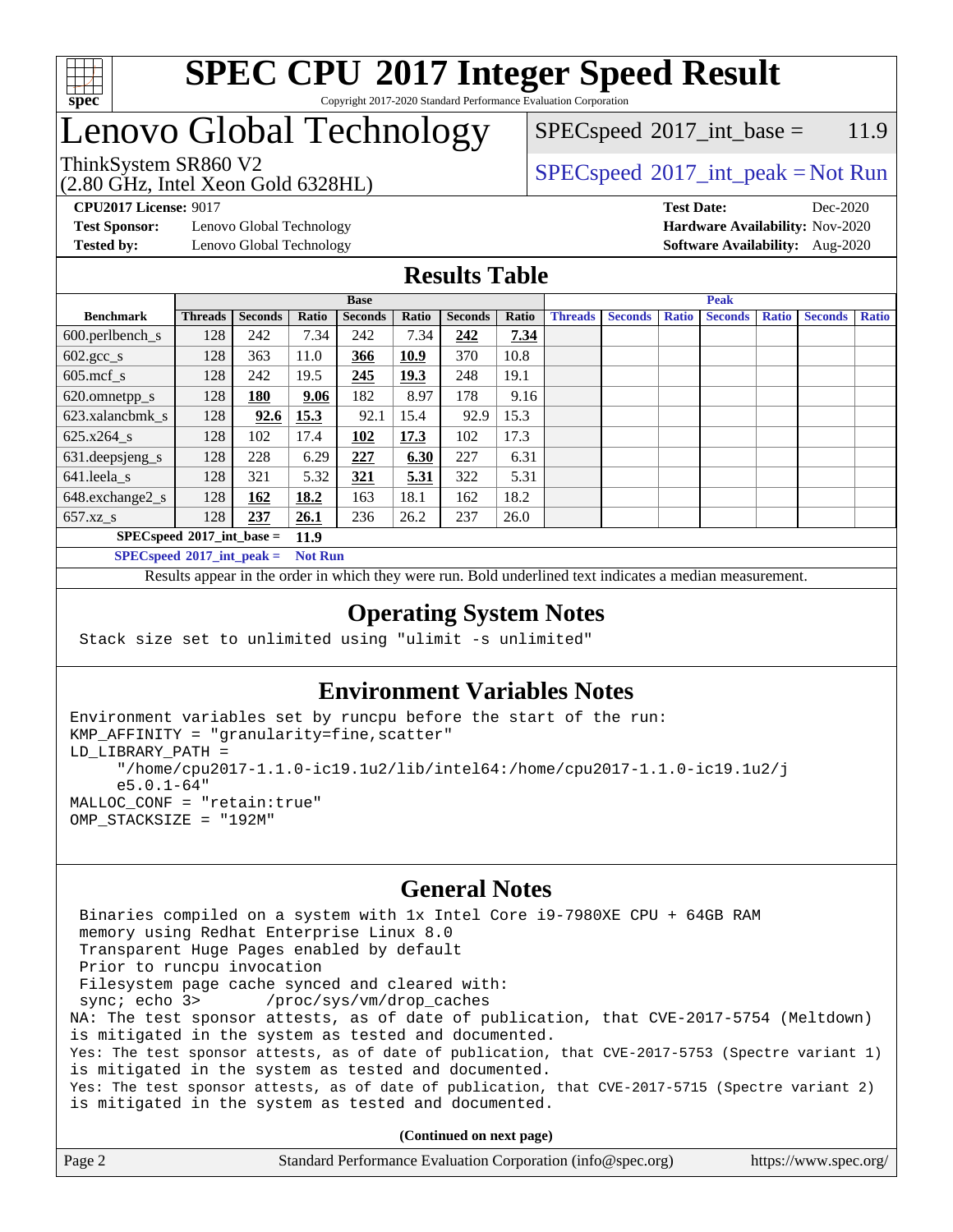

Copyright 2017-2020 Standard Performance Evaluation Corporation

# Lenovo Global Technology

 $SPECspeed^{\circ}2017\_int\_base = 11.9$  $SPECspeed^{\circ}2017\_int\_base = 11.9$ 

(2.80 GHz, Intel Xeon Gold 6328HL)

ThinkSystem SR860 V2<br>  $\begin{array}{c} \text{SPEC speed} \textdegree 2017\_int\_peak = Not Run \end{array}$ 

**[CPU2017 License:](http://www.spec.org/auto/cpu2017/Docs/result-fields.html#CPU2017License)** 9017 **[Test Date:](http://www.spec.org/auto/cpu2017/Docs/result-fields.html#TestDate)** Dec-2020

**[Test Sponsor:](http://www.spec.org/auto/cpu2017/Docs/result-fields.html#TestSponsor)** Lenovo Global Technology **[Hardware Availability:](http://www.spec.org/auto/cpu2017/Docs/result-fields.html#HardwareAvailability)** Nov-2020 **[Tested by:](http://www.spec.org/auto/cpu2017/Docs/result-fields.html#Testedby)** Lenovo Global Technology **[Software Availability:](http://www.spec.org/auto/cpu2017/Docs/result-fields.html#SoftwareAvailability)** Aug-2020

**[General Notes \(Continued\)](http://www.spec.org/auto/cpu2017/Docs/result-fields.html#GeneralNotes)** jemalloc, a general purpose malloc implementation built with the RedHat Enterprise 7.5, and the system compiler gcc 4.8.5 sources available from jemalloc.net or <https://github.com/jemalloc/jemalloc/releases> **[Platform Notes](http://www.spec.org/auto/cpu2017/Docs/result-fields.html#PlatformNotes)** BIOS configuration: Choose Operating Mode set to Maximum Performance and then set it to Custom Mode MONITOR/MWAIT set to Enabled Sysinfo program /home/cpu2017-1.1.0-ic19.1u2/bin/sysinfo Rev: r6365 of 2019-08-21 295195f888a3d7edb1e6e46a485a0011 running on localhost.localdomain Tue Dec 1 10:06:06 2020 SUT (System Under Test) info as seen by some common utilities. For more information on this section, see <https://www.spec.org/cpu2017/Docs/config.html#sysinfo> From /proc/cpuinfo model name : Intel(R) Xeon(R) Gold 6328HL CPU @ 2.80GHz 4 "physical id"s (chips) 128 "processors" cores, siblings (Caution: counting these is hw and system dependent. The following excerpts from /proc/cpuinfo might not be reliable. Use with caution.) cpu cores : 16 siblings : 32 physical 0: cores 0 1 2 3 4 5 6 7 8 9 10 11 12 13 14 15 physical 1: cores 0 1 2 3 4 5 6 7 8 9 10 11 12 13 14 15 physical 2: cores 0 1 2 3 4 5 6 7 8 9 10 11 12 13 14 15 physical 3: cores 0 1 2 3 4 5 6 7 8 9 10 11 12 13 14 15 From lscpu: Architecture: x86\_64 CPU op-mode(s): 32-bit, 64-bit Byte Order: Little Endian CPU(s): 128 On-line CPU(s) list: 0-127 Thread(s) per core: 2 Core(s) per socket: 16 Socket(s): 4 NUMA node(s): 4 Vendor ID: GenuineIntel CPU family: 6 Model: 85 Model name: Intel(R) Xeon(R) Gold 6328HL CPU @ 2.80GHz Stepping: 11 **(Continued on next page)**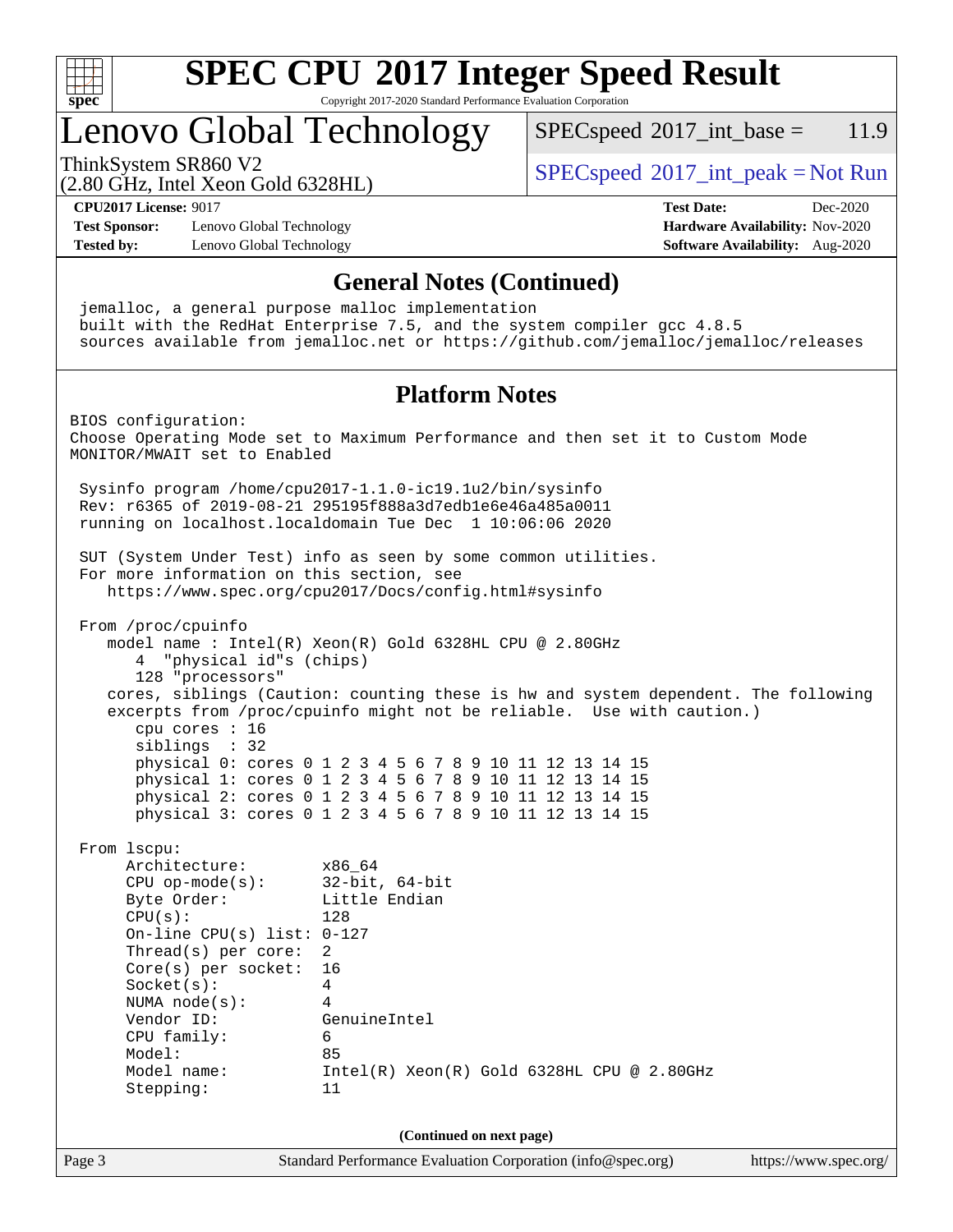

Copyright 2017-2020 Standard Performance Evaluation Corporation

Lenovo Global Technology

 $SPEC speed^{\circ}2017\_int\_base = 11.9$ 

(2.80 GHz, Intel Xeon Gold 6328HL)

ThinkSystem SR860 V2<br>  $\begin{array}{c} \text{SPEC speed} \textdegree 2017\_int\_peak = Not Run \end{array}$ 

**[Test Sponsor:](http://www.spec.org/auto/cpu2017/Docs/result-fields.html#TestSponsor)** Lenovo Global Technology **[Hardware Availability:](http://www.spec.org/auto/cpu2017/Docs/result-fields.html#HardwareAvailability)** Nov-2020 **[Tested by:](http://www.spec.org/auto/cpu2017/Docs/result-fields.html#Testedby)** Lenovo Global Technology **[Software Availability:](http://www.spec.org/auto/cpu2017/Docs/result-fields.html#SoftwareAvailability)** Aug-2020

**[CPU2017 License:](http://www.spec.org/auto/cpu2017/Docs/result-fields.html#CPU2017License)** 9017 **[Test Date:](http://www.spec.org/auto/cpu2017/Docs/result-fields.html#TestDate)** Dec-2020

### **[Platform Notes \(Continued\)](http://www.spec.org/auto/cpu2017/Docs/result-fields.html#PlatformNotes)**

| $CPU MHz$ :        | 3506.606             |
|--------------------|----------------------|
| $CPU$ max $MHz$ :  | 4300.0000            |
| CPU min MHz:       | 1000.0000            |
| BogoMIPS:          | 5600.00              |
| Virtualization:    | $VT - x$             |
| L1d cache:         | 32K                  |
| Lli cache:         | 32K                  |
| $L2$ cache:        | 1024K                |
| $L3$ cache:        | 22528K               |
| NUMA node0 CPU(s): | $0 - 15.64 - 79$     |
| NUMA nodel CPU(s): | $16 - 31.80 - 95$    |
| NUMA node2 CPU(s): | $32 - 47, 96 - 111$  |
| NUMA node3 CPU(s): | $48 - 63, 112 - 127$ |
| Flags:             | fnu vme de nse       |

Flags: fpu vme de pse tsc msr pae mce cx8 apic sep mtrr pge mca cmov pat pse36 clflush dts acpi mmx fxsr sse sse2 ss ht tm pbe syscall nx pdpe1gb rdtscp lm constant\_tsc art arch\_perfmon pebs bts rep\_good nopl xtopology nonstop\_tsc cpuid aperfmperf pni pclmulqdq dtes64 monitor ds\_cpl vmx smx est tm2 ssse3 sdbg fma cx16 xtpr pdcm pcid dca sse4\_1 sse4\_2 x2apic movbe popcnt tsc\_deadline\_timer aes xsave avx f16c rdrand lahf\_lm abm 3dnowprefetch cpuid\_fault epb cat\_l3 cdp\_l3 invpcid\_single intel\_ppin ssbd mba ibrs ibpb stibp ibrs\_enhanced tpr\_shadow vnmi flexpriority ept vpid fsgsbase tsc\_adjust bmi1 hle avx2 smep bmi2 erms invpcid rtm cqm mpx rdt\_a avx512f avx512dq rdseed adx smap clflushopt clwb intel\_pt avx512cd avx512bw avx512vl xsaveopt xsavec xgetbv1 xsaves cqm\_llc cqm\_occup\_llc cqm\_mbm\_total cqm\_mbm\_local avx512\_bf16 dtherm ida arat pln pts pku ospke avx512\_vnni md\_clear flush\_l1d arch\_capabilities

 /proc/cpuinfo cache data cache size : 22528 KB

 From numactl --hardware WARNING: a numactl 'node' might or might not correspond to a physical chip. available: 4 nodes (0-3) node 0 cpus: 0 1 2 3 4 5 6 7 8 9 10 11 12 13 14 15 64 65 66 67 68 69 70 71 72 73 74 75 76 77 78 79 node 0 size: 386653 MB node 0 free: 386377 MB node 1 cpus: 16 17 18 19 20 21 22 23 24 25 26 27 28 29 30 31 80 81 82 83 84 85 86 87 88 89 90 91 92 93 94 95 node 1 size: 387064 MB node 1 free: 386277 MB node 2 cpus: 32 33 34 35 36 37 38 39 40 41 42 43 44 45 46 47 96 97 98 99 100 101 102 103 104 105 106 107 108 109 110 111 node 2 size: 387064 MB node 2 free: 386862 MB node 3 cpus: 48 49 50 51 52 53 54 55 56 57 58 59 60 61 62 63 112 113 114 115 116 117 118 119 120 121 122 123 124 125 126 127 node 3 size: 387036 MB

**(Continued on next page)**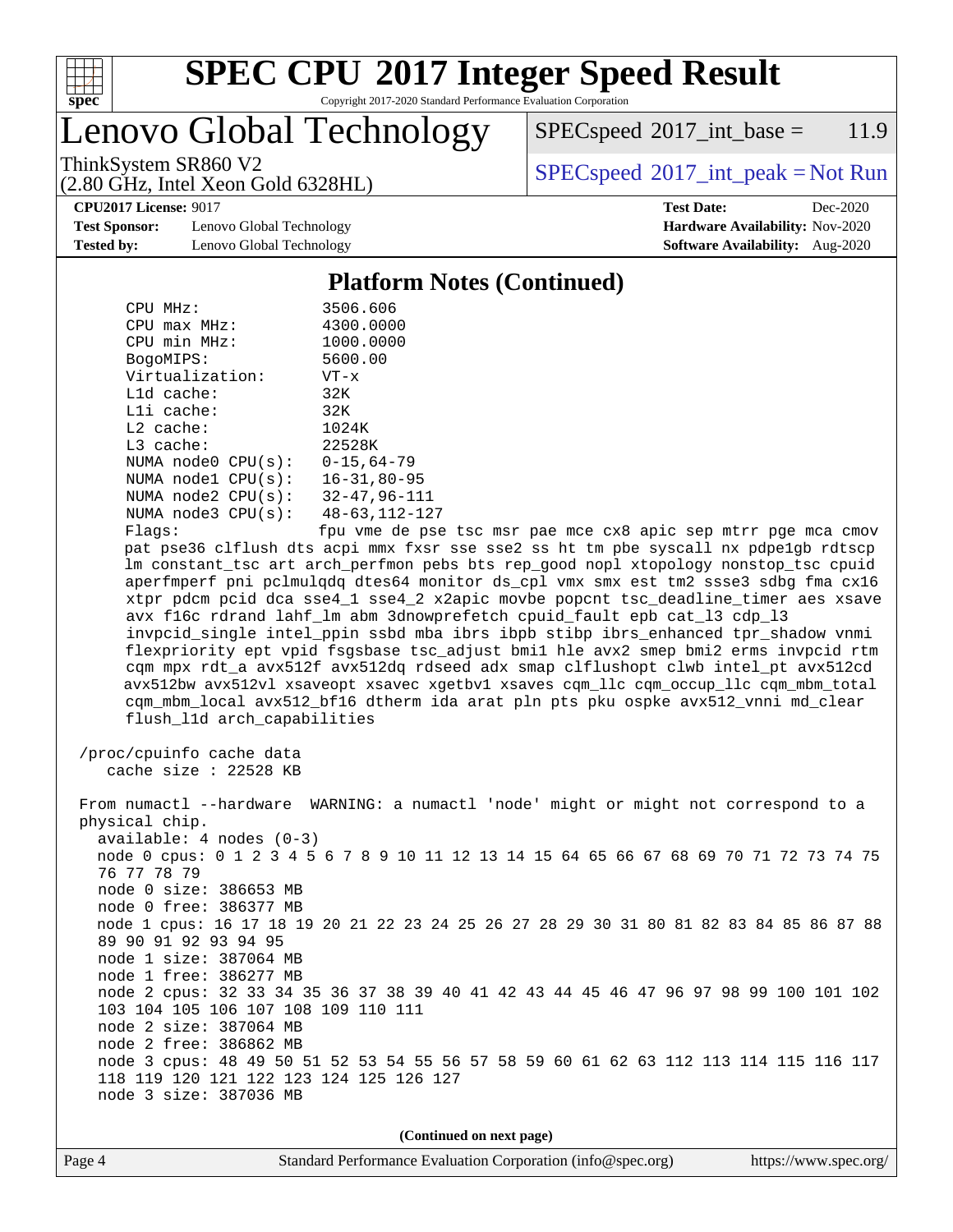

Copyright 2017-2020 Standard Performance Evaluation Corporation

### Lenovo Global Technology

 $SPECspeed^{\circ}2017\_int\_base = 11.9$  $SPECspeed^{\circ}2017\_int\_base = 11.9$ 

(2.80 GHz, Intel Xeon Gold 6328HL)

ThinkSystem SR860 V2<br>  $\begin{array}{c}\n\text{SPEC speed} \text{°2017\_int\_peak} = \text{Not Run} \\
\text{SPEC speed} \text{°2017\_int\_peak} = \text{Not Run} \\
\end{array}$ 

**[Test Sponsor:](http://www.spec.org/auto/cpu2017/Docs/result-fields.html#TestSponsor)** Lenovo Global Technology **[Hardware Availability:](http://www.spec.org/auto/cpu2017/Docs/result-fields.html#HardwareAvailability)** Nov-2020 **[Tested by:](http://www.spec.org/auto/cpu2017/Docs/result-fields.html#Testedby)** Lenovo Global Technology **[Software Availability:](http://www.spec.org/auto/cpu2017/Docs/result-fields.html#SoftwareAvailability)** Aug-2020

**[CPU2017 License:](http://www.spec.org/auto/cpu2017/Docs/result-fields.html#CPU2017License)** 9017 **[Test Date:](http://www.spec.org/auto/cpu2017/Docs/result-fields.html#TestDate)** Dec-2020

### **[Platform Notes \(Continued\)](http://www.spec.org/auto/cpu2017/Docs/result-fields.html#PlatformNotes)**

 node 3 free: 386802 MB node distances: node 0 1 2 3 0: 10 20 20 20 1: 20 10 20 20 2: 20 20 10 20 3: 20 20 20 10 From /proc/meminfo MemTotal: 1584967772 kB HugePages\_Total: 0 Hugepagesize: 2048 kB From /etc/\*release\* /etc/\*version\* os-release: NAME="Red Hat Enterprise Linux" VERSION="8.2 (Ootpa)" ID="rhel" ID\_LIKE="fedora" VERSION\_ID="8.2" PLATFORM\_ID="platform:el8" PRETTY\_NAME="Red Hat Enterprise Linux 8.2 (Ootpa)" ANSI\_COLOR="0;31" redhat-release: Red Hat Enterprise Linux release 8.2 (Ootpa) system-release: Red Hat Enterprise Linux release 8.2 (Ootpa) system-release-cpe: cpe:/o:redhat:enterprise\_linux:8.2:ga uname -a: Linux localhost.localdomain 4.18.0-193.el8.x86\_64 #1 SMP Fri Mar 27 14:35:58 UTC 2020 x86\_64 x86\_64 x86\_64 GNU/Linux Kernel self-reported vulnerability status: itlb\_multihit: Not affected CVE-2018-3620 (L1 Terminal Fault): Not affected Microarchitectural Data Sampling: Not affected CVE-2017-5754 (Meltdown): Not affected CVE-2018-3639 (Speculative Store Bypass): Mitigation: Speculative Store Bypass disabled via prctl and seccomp CVE-2017-5753 (Spectre variant 1): Mitigation: usercopy/swapgs barriers and \_\_user pointer sanitization CVE-2017-5715 (Spectre variant 2): Mitigation: Enhanced IBRS, IBPB: conditional, RSB filling tsx\_async\_abort: Not affected run-level 3 Dec 1 09:41 **(Continued on next page)**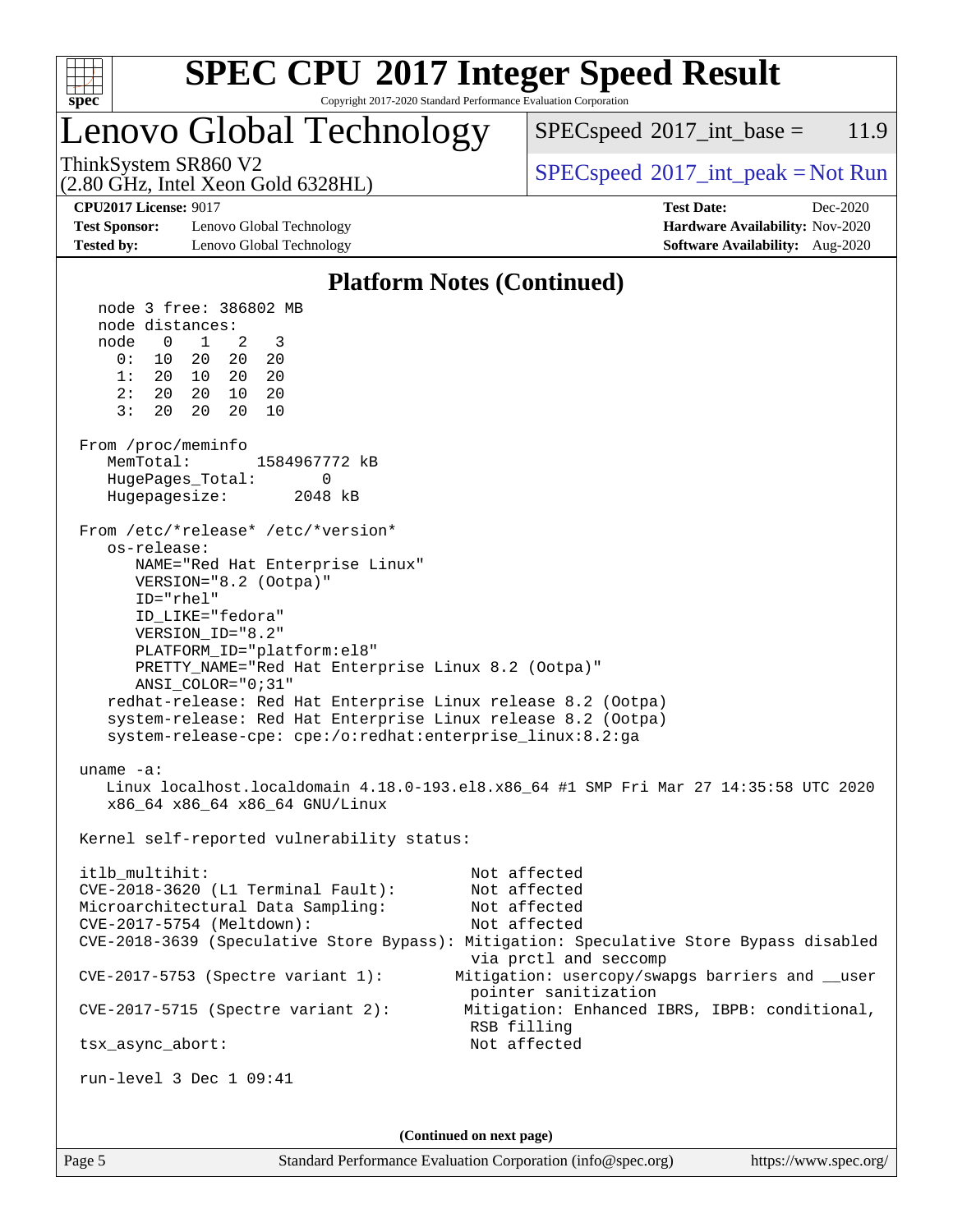

Copyright 2017-2020 Standard Performance Evaluation Corporation

# Lenovo Global Technology

 $SPECspeed^{\circ}2017\_int\_base = 11.9$  $SPECspeed^{\circ}2017\_int\_base = 11.9$ 

(2.80 GHz, Intel Xeon Gold 6328HL)

ThinkSystem SR860 V2<br>  $(2.80 \text{ GHz, Intel Yoon Gold } 6328 \text{ HI})$  [SPECspeed](http://www.spec.org/auto/cpu2017/Docs/result-fields.html#SPECspeed2017intpeak)<sup>®</sup>[2017\\_int\\_peak = N](http://www.spec.org/auto/cpu2017/Docs/result-fields.html#SPECspeed2017intpeak)ot Run

**[Test Sponsor:](http://www.spec.org/auto/cpu2017/Docs/result-fields.html#TestSponsor)** Lenovo Global Technology **[Hardware Availability:](http://www.spec.org/auto/cpu2017/Docs/result-fields.html#HardwareAvailability)** Nov-2020 **[Tested by:](http://www.spec.org/auto/cpu2017/Docs/result-fields.html#Testedby)** Lenovo Global Technology **[Software Availability:](http://www.spec.org/auto/cpu2017/Docs/result-fields.html#SoftwareAvailability)** Aug-2020

**[CPU2017 License:](http://www.spec.org/auto/cpu2017/Docs/result-fields.html#CPU2017License)** 9017 **[Test Date:](http://www.spec.org/auto/cpu2017/Docs/result-fields.html#TestDate)** Dec-2020

#### **[Platform Notes \(Continued\)](http://www.spec.org/auto/cpu2017/Docs/result-fields.html#PlatformNotes)**

| r iación in Fiocco (Continueu)                                                                                                                                                                                                                                                                                                                                                                              |  |  |  |  |  |
|-------------------------------------------------------------------------------------------------------------------------------------------------------------------------------------------------------------------------------------------------------------------------------------------------------------------------------------------------------------------------------------------------------------|--|--|--|--|--|
| SPEC is set to: /home/cpu2017-1.1.0-ic19.1u2<br>Filesystem<br>Type Size Used Avail Use% Mounted on<br>/dev/sda4<br>xfs<br>839G<br>23G 816G<br>3% /home                                                                                                                                                                                                                                                      |  |  |  |  |  |
| From /sys/devices/virtual/dmi/id<br>Lenovo M5E107H-1.00 10/18/2020<br>BIOS:<br>Vendor: Lenovo<br>Product: ThinkSystem SR860 V2<br>Product Family: ThinkSystem<br>Serial: none                                                                                                                                                                                                                               |  |  |  |  |  |
| Additional information from dmidecode follows. WARNING: Use caution when you interpret<br>this section. The 'dmidecode' program reads system data which is "intended to allow<br>hardware to be accurately determined", but the intent may not be met, as there are<br>frequent changes to hardware, firmware, and the "DMTF SMBIOS" standard.<br>Memory:<br>48x Samsung M393A4K40DB3-CWE 32 GB 2 rank 3200 |  |  |  |  |  |
| (End of data from sysinfo program)<br>Memory on this system run at 2933 MHz due to CPU limitation.                                                                                                                                                                                                                                                                                                          |  |  |  |  |  |
| <b>Compiler Version Notes</b>                                                                                                                                                                                                                                                                                                                                                                               |  |  |  |  |  |
| ---------------------------<br>------------<br>600.perlbench_s(base) 602.gcc_s(base) 605.mcf_s(base)<br>C<br>$625.x264_s(base) 657.xz_s(base)$                                                                                                                                                                                                                                                              |  |  |  |  |  |
| Intel(R) C Compiler for applications running on $Intel(R) 64$ , Version<br>19.1.2.275 Build 20200604<br>Copyright (C) 1985-2020 Intel Corporation. All rights reserved.                                                                                                                                                                                                                                     |  |  |  |  |  |
| 620.omnetpp_s(base) 623.xalancbmk_s(base) 631.deepsjeng_s(base)<br>$C++$<br>641.leela_s(base)                                                                                                                                                                                                                                                                                                               |  |  |  |  |  |
| Intel(R) $C++$ Compiler for applications running on Intel(R) 64, Version<br>19.1.2.275 Build 20200604<br>Copyright (C) 1985-2020 Intel Corporation. All rights reserved.                                                                                                                                                                                                                                    |  |  |  |  |  |
| Fortran   $648$ . exchange2 $s(base)$                                                                                                                                                                                                                                                                                                                                                                       |  |  |  |  |  |
| $Intel(R)$ Fortran Intel(R) 64 Compiler for applications running on Intel(R)<br>64, Version 19.1.2.275 Build 20200623                                                                                                                                                                                                                                                                                       |  |  |  |  |  |
| (Continued on next page)                                                                                                                                                                                                                                                                                                                                                                                    |  |  |  |  |  |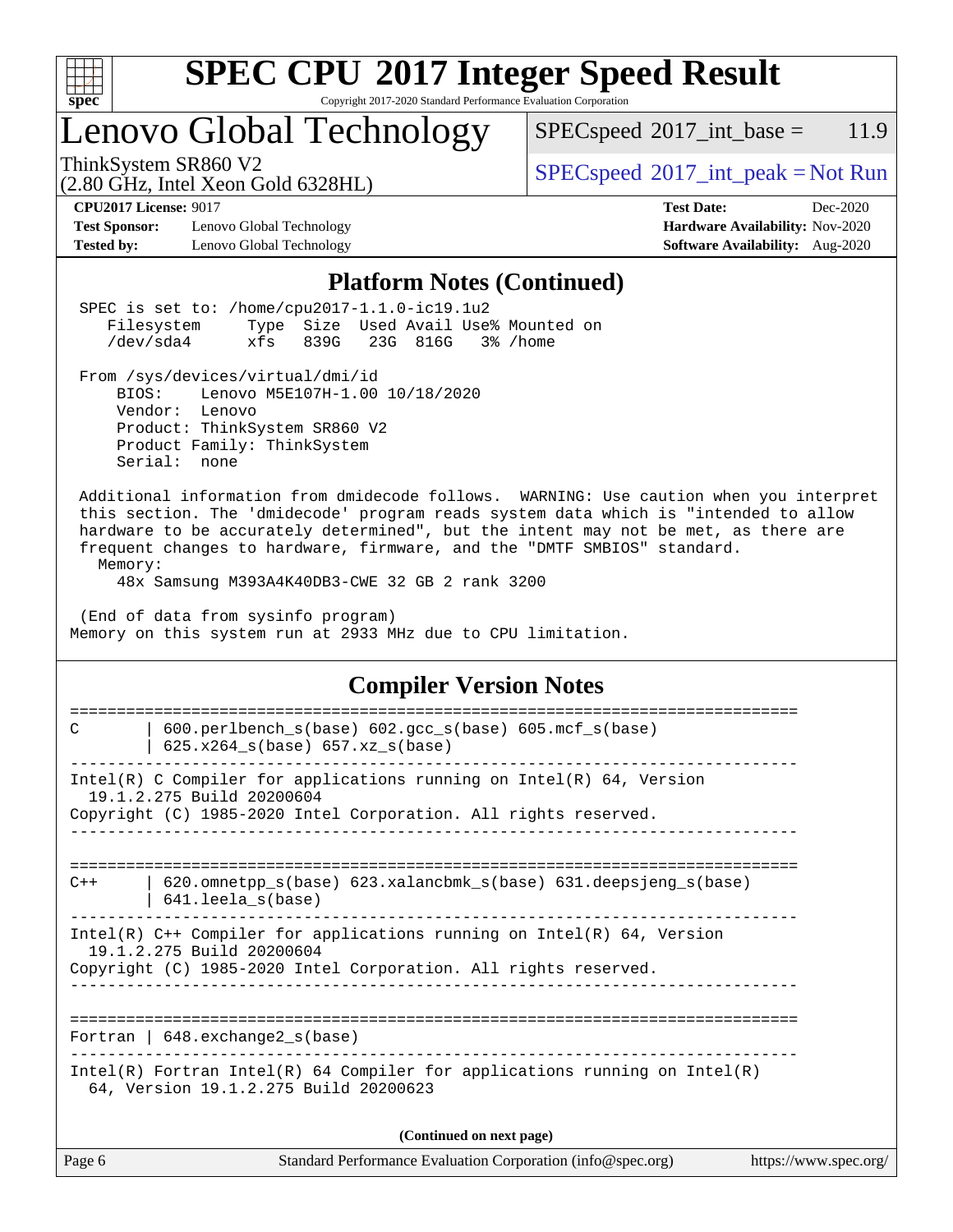

#### **[SPEC CPU](http://www.spec.org/auto/cpu2017/Docs/result-fields.html#SPECCPU2017IntegerSpeedResult)[2017 Integer Speed Result](http://www.spec.org/auto/cpu2017/Docs/result-fields.html#SPECCPU2017IntegerSpeedResult)** Copyright 2017-2020 Standard Performance Evaluation Corporation

# Lenovo Global Technology

 $SPECspeed^{\circ}2017\_int\_base = 11.9$  $SPECspeed^{\circ}2017\_int\_base = 11.9$ 

(2.80 GHz, Intel Xeon Gold 6328HL)

ThinkSystem SR860 V2<br>  $\begin{array}{c} \text{SPEC speed} \textdegree 2017\_int\_peak = Not Run \end{array}$ 

**[Test Sponsor:](http://www.spec.org/auto/cpu2017/Docs/result-fields.html#TestSponsor)** Lenovo Global Technology **[Hardware Availability:](http://www.spec.org/auto/cpu2017/Docs/result-fields.html#HardwareAvailability)** Nov-2020 **[Tested by:](http://www.spec.org/auto/cpu2017/Docs/result-fields.html#Testedby)** Lenovo Global Technology **[Software Availability:](http://www.spec.org/auto/cpu2017/Docs/result-fields.html#SoftwareAvailability)** Aug-2020

**[CPU2017 License:](http://www.spec.org/auto/cpu2017/Docs/result-fields.html#CPU2017License)** 9017 **[Test Date:](http://www.spec.org/auto/cpu2017/Docs/result-fields.html#TestDate)** Dec-2020

### **[Compiler Version Notes \(Continued\)](http://www.spec.org/auto/cpu2017/Docs/result-fields.html#CompilerVersionNotes)**

Copyright (C) 1985-2020 Intel Corporation. All rights reserved. ------------------------------------------------------------------------------

### **[Base Compiler Invocation](http://www.spec.org/auto/cpu2017/Docs/result-fields.html#BaseCompilerInvocation)**

[C benchmarks](http://www.spec.org/auto/cpu2017/Docs/result-fields.html#Cbenchmarks):  $i$ cc

[C++ benchmarks:](http://www.spec.org/auto/cpu2017/Docs/result-fields.html#CXXbenchmarks) [icpc](http://www.spec.org/cpu2017/results/res2020q4/cpu2017-20201207-24548.flags.html#user_CXXbase_intel_icpc_c510b6838c7f56d33e37e94d029a35b4a7bccf4766a728ee175e80a419847e808290a9b78be685c44ab727ea267ec2f070ec5dc83b407c0218cded6866a35d07)

[Fortran benchmarks](http://www.spec.org/auto/cpu2017/Docs/result-fields.html#Fortranbenchmarks): [ifort](http://www.spec.org/cpu2017/results/res2020q4/cpu2017-20201207-24548.flags.html#user_FCbase_intel_ifort_8111460550e3ca792625aed983ce982f94888b8b503583aa7ba2b8303487b4d8a21a13e7191a45c5fd58ff318f48f9492884d4413fa793fd88dd292cad7027ca)

### **[Base Portability Flags](http://www.spec.org/auto/cpu2017/Docs/result-fields.html#BasePortabilityFlags)**

 600.perlbench\_s: [-DSPEC\\_LP64](http://www.spec.org/cpu2017/results/res2020q4/cpu2017-20201207-24548.flags.html#b600.perlbench_s_basePORTABILITY_DSPEC_LP64) [-DSPEC\\_LINUX\\_X64](http://www.spec.org/cpu2017/results/res2020q4/cpu2017-20201207-24548.flags.html#b600.perlbench_s_baseCPORTABILITY_DSPEC_LINUX_X64) 602.gcc\_s: [-DSPEC\\_LP64](http://www.spec.org/cpu2017/results/res2020q4/cpu2017-20201207-24548.flags.html#suite_basePORTABILITY602_gcc_s_DSPEC_LP64) 605.mcf\_s: [-DSPEC\\_LP64](http://www.spec.org/cpu2017/results/res2020q4/cpu2017-20201207-24548.flags.html#suite_basePORTABILITY605_mcf_s_DSPEC_LP64) 620.omnetpp\_s: [-DSPEC\\_LP64](http://www.spec.org/cpu2017/results/res2020q4/cpu2017-20201207-24548.flags.html#suite_basePORTABILITY620_omnetpp_s_DSPEC_LP64) 623.xalancbmk\_s: [-DSPEC\\_LP64](http://www.spec.org/cpu2017/results/res2020q4/cpu2017-20201207-24548.flags.html#suite_basePORTABILITY623_xalancbmk_s_DSPEC_LP64) [-DSPEC\\_LINUX](http://www.spec.org/cpu2017/results/res2020q4/cpu2017-20201207-24548.flags.html#b623.xalancbmk_s_baseCXXPORTABILITY_DSPEC_LINUX) 625.x264\_s: [-DSPEC\\_LP64](http://www.spec.org/cpu2017/results/res2020q4/cpu2017-20201207-24548.flags.html#suite_basePORTABILITY625_x264_s_DSPEC_LP64) 631.deepsjeng\_s: [-DSPEC\\_LP64](http://www.spec.org/cpu2017/results/res2020q4/cpu2017-20201207-24548.flags.html#suite_basePORTABILITY631_deepsjeng_s_DSPEC_LP64) 641.leela\_s: [-DSPEC\\_LP64](http://www.spec.org/cpu2017/results/res2020q4/cpu2017-20201207-24548.flags.html#suite_basePORTABILITY641_leela_s_DSPEC_LP64) 648.exchange2\_s: [-DSPEC\\_LP64](http://www.spec.org/cpu2017/results/res2020q4/cpu2017-20201207-24548.flags.html#suite_basePORTABILITY648_exchange2_s_DSPEC_LP64) 657.xz\_s: [-DSPEC\\_LP64](http://www.spec.org/cpu2017/results/res2020q4/cpu2017-20201207-24548.flags.html#suite_basePORTABILITY657_xz_s_DSPEC_LP64)

### **[Base Optimization Flags](http://www.spec.org/auto/cpu2017/Docs/result-fields.html#BaseOptimizationFlags)**

#### [C benchmarks](http://www.spec.org/auto/cpu2017/Docs/result-fields.html#Cbenchmarks):

[-m64](http://www.spec.org/cpu2017/results/res2020q4/cpu2017-20201207-24548.flags.html#user_CCbase_m64-icc) [-qnextgen](http://www.spec.org/cpu2017/results/res2020q4/cpu2017-20201207-24548.flags.html#user_CCbase_f-qnextgen) [-std=c11](http://www.spec.org/cpu2017/results/res2020q4/cpu2017-20201207-24548.flags.html#user_CCbase_std-icc-std_0e1c27790398a4642dfca32ffe6c27b5796f9c2d2676156f2e42c9c44eaad0c049b1cdb667a270c34d979996257aeb8fc440bfb01818dbc9357bd9d174cb8524) [-Wl,-plugin-opt=-x86-branches-within-32B-boundaries](http://www.spec.org/cpu2017/results/res2020q4/cpu2017-20201207-24548.flags.html#user_CCbase_f-x86-branches-within-32B-boundaries_0098b4e4317ae60947b7b728078a624952a08ac37a3c797dfb4ffeb399e0c61a9dd0f2f44ce917e9361fb9076ccb15e7824594512dd315205382d84209e912f3) [-Wl,-z,muldefs](http://www.spec.org/cpu2017/results/res2020q4/cpu2017-20201207-24548.flags.html#user_CCbase_link_force_multiple1_b4cbdb97b34bdee9ceefcfe54f4c8ea74255f0b02a4b23e853cdb0e18eb4525ac79b5a88067c842dd0ee6996c24547a27a4b99331201badda8798ef8a743f577) [-xCORE-AVX512](http://www.spec.org/cpu2017/results/res2020q4/cpu2017-20201207-24548.flags.html#user_CCbase_f-xCORE-AVX512) [-O3](http://www.spec.org/cpu2017/results/res2020q4/cpu2017-20201207-24548.flags.html#user_CCbase_f-O3) [-ffast-math](http://www.spec.org/cpu2017/results/res2020q4/cpu2017-20201207-24548.flags.html#user_CCbase_f-ffast-math) [-flto](http://www.spec.org/cpu2017/results/res2020q4/cpu2017-20201207-24548.flags.html#user_CCbase_f-flto) [-mfpmath=sse](http://www.spec.org/cpu2017/results/res2020q4/cpu2017-20201207-24548.flags.html#user_CCbase_f-mfpmath_70eb8fac26bde974f8ab713bc9086c5621c0b8d2f6c86f38af0bd7062540daf19db5f3a066d8c6684be05d84c9b6322eb3b5be6619d967835195b93d6c02afa1) [-funroll-loops](http://www.spec.org/cpu2017/results/res2020q4/cpu2017-20201207-24548.flags.html#user_CCbase_f-funroll-loops) [-qopt-mem-layout-trans=4](http://www.spec.org/cpu2017/results/res2020q4/cpu2017-20201207-24548.flags.html#user_CCbase_f-qopt-mem-layout-trans_fa39e755916c150a61361b7846f310bcdf6f04e385ef281cadf3647acec3f0ae266d1a1d22d972a7087a248fd4e6ca390a3634700869573d231a252c784941a8) [-fopenmp](http://www.spec.org/cpu2017/results/res2020q4/cpu2017-20201207-24548.flags.html#user_CCbase_fopenmp_5aa2e47ce4f2ef030ba5d12d5a7a9c4e57167333d78243fcadb80b48d5abb78ff19333f8478e0b2a41e63049eb285965c145ccab7b93db7d0c4d59e4dc6f5591) [-DSPEC\\_OPENMP](http://www.spec.org/cpu2017/results/res2020q4/cpu2017-20201207-24548.flags.html#suite_CCbase_DSPEC_OPENMP) [-L/usr/local/jemalloc64-5.0.1/lib](http://www.spec.org/cpu2017/results/res2020q4/cpu2017-20201207-24548.flags.html#user_CCbase_jemalloc_link_path64_1_cc289568b1a6c0fd3b62c91b824c27fcb5af5e8098e6ad028160d21144ef1b8aef3170d2acf0bee98a8da324cfe4f67d0a3d0c4cc4673d993d694dc2a0df248b) [-ljemalloc](http://www.spec.org/cpu2017/results/res2020q4/cpu2017-20201207-24548.flags.html#user_CCbase_jemalloc_link_lib_d1249b907c500fa1c0672f44f562e3d0f79738ae9e3c4a9c376d49f265a04b9c99b167ecedbf6711b3085be911c67ff61f150a17b3472be731631ba4d0471706)

[C++ benchmarks:](http://www.spec.org/auto/cpu2017/Docs/result-fields.html#CXXbenchmarks)

```
-m64 -qnextgen -Wl,-plugin-opt=-x86-branches-within-32B-boundaries
-Wl,-z,muldefs -xCORE-AVX512 -O3 -ffast-math -flto -mfpmath=sse
-funroll-loops -qopt-mem-layout-trans=4
-L/usr/local/IntelCompiler19/compilers_and_libraries_2020.3.275/linux/compiler/lib/intel64_lin
```
**(Continued on next page)**

| Page 7 | Standard Performance Evaluation Corporation (info@spec.org) | https://www.spec.org/ |
|--------|-------------------------------------------------------------|-----------------------|